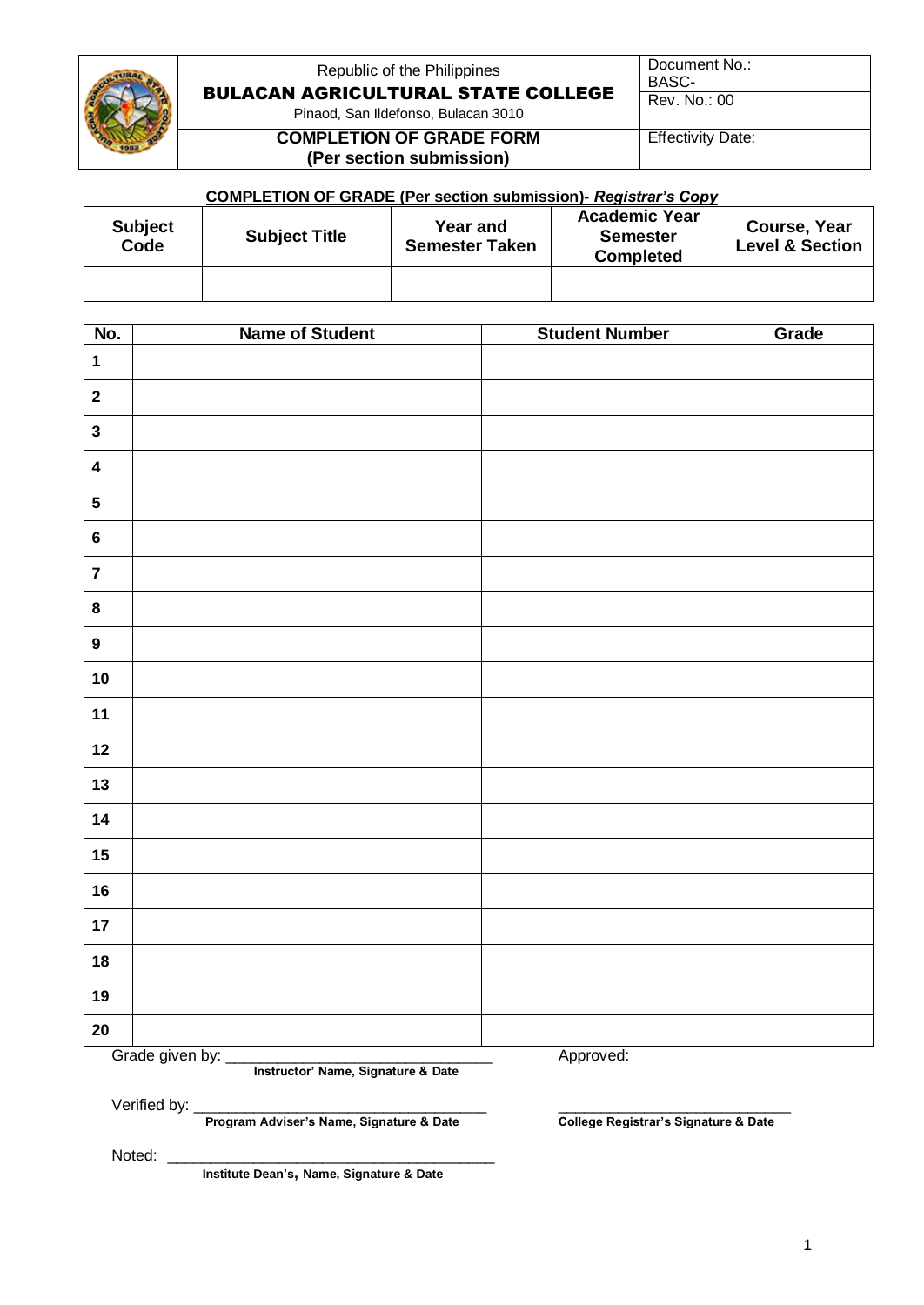

# Republic of the Philippines BULACAN AGRICULTURAL STATE COLLEGE

Document No.: BASC-

Rev. No.: 00

Pinaod, San Ildefonso, Bulacan 3010

#### **COMPLETION OF GRADE FORM (Per section submission)**

Effectivity Date:

### **COMPLETION OF GRADE (Per section submission)-** *Instructor's Copy*

| <b>Subject</b><br>Code | <b>Subject Title</b> | Year and<br><b>Semester Taken</b> | <b>Academic Year</b><br><b>Semester</b><br><b>Completed</b> | Course, Year<br><b>Level &amp; Section</b> |
|------------------------|----------------------|-----------------------------------|-------------------------------------------------------------|--------------------------------------------|
|                        |                      |                                   |                                                             |                                            |

| No.                     | <b>Name of Student</b>                                                                                                                                                 | <b>Student Number</b> | Grade |  |
|-------------------------|------------------------------------------------------------------------------------------------------------------------------------------------------------------------|-----------------------|-------|--|
| $\mathbf{1}$            |                                                                                                                                                                        |                       |       |  |
| $\mathbf{2}$            |                                                                                                                                                                        |                       |       |  |
| $\mathbf{3}$            |                                                                                                                                                                        |                       |       |  |
| $\overline{\mathbf{4}}$ |                                                                                                                                                                        |                       |       |  |
| ${\bf 5}$               |                                                                                                                                                                        |                       |       |  |
| $\bf 6$                 |                                                                                                                                                                        |                       |       |  |
| $\overline{7}$          |                                                                                                                                                                        |                       |       |  |
| $\pmb{8}$               |                                                                                                                                                                        |                       |       |  |
| $\boldsymbol{9}$        |                                                                                                                                                                        |                       |       |  |
| $10$                    |                                                                                                                                                                        |                       |       |  |
| 11                      |                                                                                                                                                                        |                       |       |  |
| 12                      |                                                                                                                                                                        |                       |       |  |
| 13                      |                                                                                                                                                                        |                       |       |  |
| 14                      |                                                                                                                                                                        |                       |       |  |
| 15                      |                                                                                                                                                                        |                       |       |  |
| 16                      |                                                                                                                                                                        |                       |       |  |
| 17                      |                                                                                                                                                                        |                       |       |  |
| 18                      |                                                                                                                                                                        |                       |       |  |
| 19                      |                                                                                                                                                                        |                       |       |  |
| $20\,$                  |                                                                                                                                                                        |                       |       |  |
|                         | Grade given by:<br>Approved:<br><u> Tanzania de la provincia de la provincia de la provincia de la provincia de la provincia de la provincia de l</u><br>$\sim$ $\sim$ |                       |       |  |

**Instructor' Name, Signature & Date**

 **Program Adviser's Name, Signature & Date** 

Verified by: <u>program Adviser's Name, Signature & Date</u> and College Registrar's Signature & Date

Noted: \_

**Institute Dean's, Name, Signature & Date**